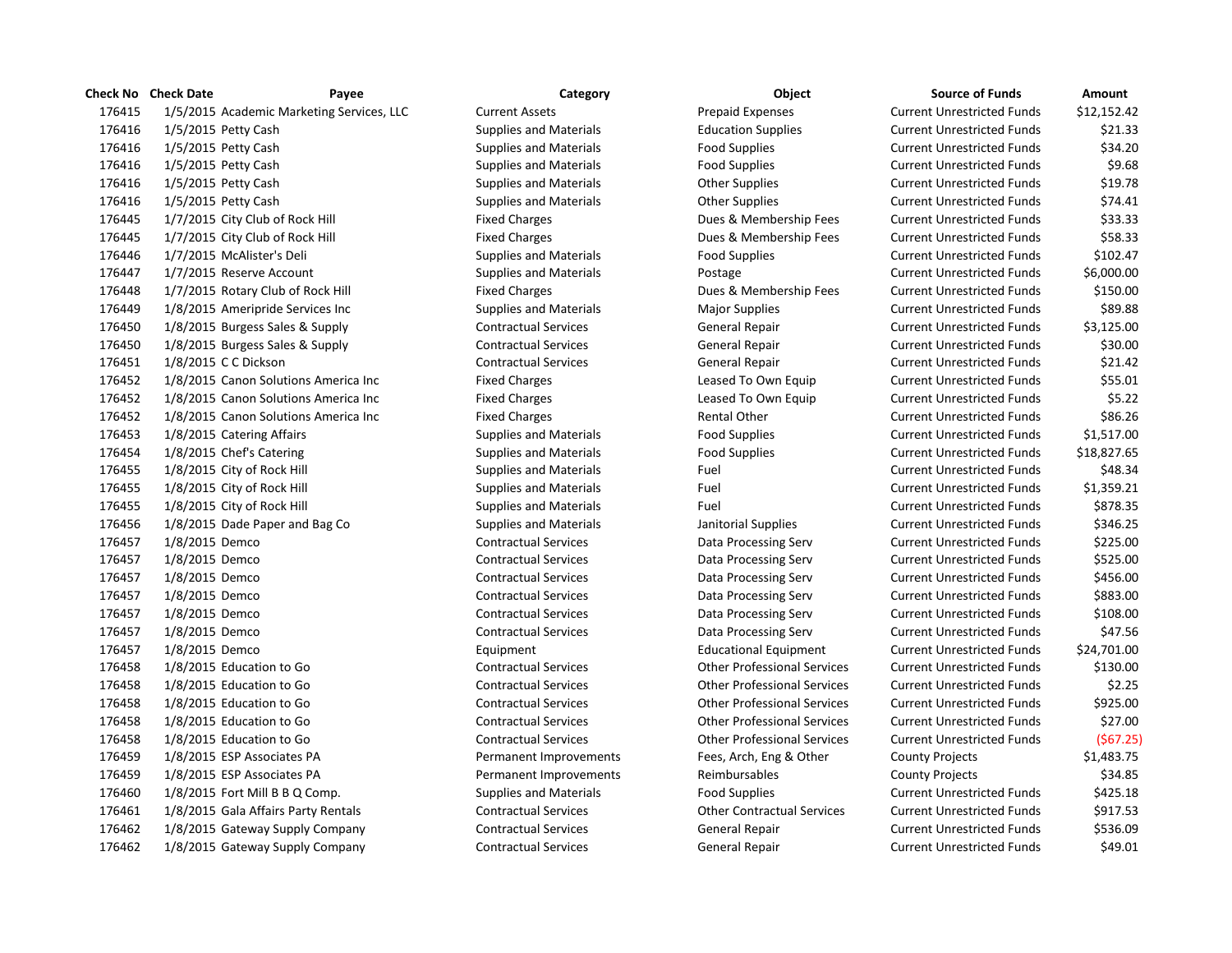|        | <b>Check No</b> Check Date<br>Payee        | Category                      | Object                             | <b>Source of Funds</b>            | <b>Amount</b> |
|--------|--------------------------------------------|-------------------------------|------------------------------------|-----------------------------------|---------------|
| 176462 | 1/8/2015 Gateway Supply Company            | <b>Contractual Services</b>   | General Repair                     | <b>Current Unrestricted Funds</b> | \$85.64       |
| 176463 | 1/8/2015 Graybar Electric Co               | <b>Contractual Services</b>   | General Repair                     | <b>Current Unrestricted Funds</b> | \$243.99      |
| 176463 | 1/8/2015 Graybar Electric Co               | <b>Contractual Services</b>   | General Repair                     | <b>Current Unrestricted Funds</b> | \$13.95       |
| 176463 | 1/8/2015 Graybar Electric Co               | <b>Contractual Services</b>   | General Repair                     | <b>Current Unrestricted Funds</b> | \$27.99       |
| 176463 | 1/8/2015 Graybar Electric Co               | <b>Supplies and Materials</b> | <b>Other Supplies</b>              | <b>County Projects</b>            | (50.01)       |
| 176463 | 1/8/2015 Graybar Electric Co               | <b>Supplies and Materials</b> | <b>Other Supplies</b>              | <b>County Projects</b>            | \$110.10      |
| 176464 | 1/8/2015 Sylvia Hawkins                    | <b>Contractual Services</b>   | <b>Other Professional Services</b> | <b>Current Unrestricted Funds</b> | \$100.00      |
| 176465 | 1/8/2015 Jacksons Kitchen                  | <b>Supplies and Materials</b> | <b>Food Supplies</b>               | <b>Current Unrestricted Funds</b> | \$3,832.50    |
| 176466 | 1/8/2015 Kone Inc. 6082                    | <b>Contractual Services</b>   | <b>Other Contractual Services</b>  | <b>Current Unrestricted Funds</b> | \$440.00      |
| 176467 | 1/8/2015 Love Security Services Inc        | <b>Contractual Services</b>   | <b>Other Contractual Services</b>  | <b>Current Unrestricted Funds</b> | \$345.60      |
| 176467 | 1/8/2015 Love Security Services Inc        | <b>Contractual Services</b>   | <b>Other Professional Services</b> | <b>Current Unrestricted Funds</b> | \$459.00      |
| 176468 | 1/8/2015 Melanie Rowe Catering             | <b>Supplies and Materials</b> | <b>Food Supplies</b>               | <b>Current Unrestricted Funds</b> | \$408.00      |
| 176469 | 1/8/2015 Mid-Carolina Ahec, Inc.           | <b>Contractual Services</b>   | <b>Other Professional Services</b> | <b>Current Unrestricted Funds</b> | \$206.00      |
| 176470 | 1/8/2015 Panera Llc                        | <b>Supplies and Materials</b> | <b>Food Supplies</b>               | <b>Current Unrestricted Funds</b> | \$128.57      |
| 176471 | 1/8/2015 Joanna S. Pearson                 | <b>Contractual Services</b>   | <b>Other Professional Services</b> | <b>Current Unrestricted Funds</b> | \$1,375.00    |
| 176472 | 1/8/2015 Sign Techniques                   | <b>Contractual Services</b>   | <b>Other Professional Services</b> | <b>Current Unrestricted Funds</b> | \$160.50      |
| 176473 | 1/8/2015 Simplex Grinnell Lp               | <b>Contractual Services</b>   | <b>Other Professional Services</b> | <b>County Projects</b>            | \$2,246.00    |
| 176474 | 1/8/2015 Snipes                            | <b>Supplies and Materials</b> | Janitorial Supplies                | <b>Current Unrestricted Funds</b> | \$288.62      |
| 176475 | 1/8/2015 Southeastern Paper Group, Inc.    | <b>Contractual Services</b>   | <b>Other Professional Services</b> | <b>Current Unrestricted Funds</b> | \$5.61        |
| 176475 | 1/8/2015 Southeastern Paper Group, Inc.    | <b>Contractual Services</b>   | <b>Other Professional Services</b> | <b>Current Unrestricted Funds</b> | \$0.01        |
| 176475 | 1/8/2015 Southeastern Paper Group, Inc     | <b>Contractual Services</b>   | <b>Other Professional Services</b> | <b>Current Unrestricted Funds</b> | \$360.00      |
| 176475 | 1/8/2015 Southeastern Paper Group, Inc     | <b>Contractual Services</b>   | <b>Other Professional Services</b> | <b>Current Unrestricted Funds</b> | \$19.50       |
| 176475 | 1/8/2015 Southeastern Paper Group, Inc     | <b>Contractual Services</b>   | <b>Other Professional Services</b> | <b>Current Unrestricted Funds</b> | \$47.32       |
| 176475 | 1/8/2015 Southeastern Paper Group, Inc     | <b>Contractual Services</b>   | <b>Other Professional Services</b> | <b>Current Unrestricted Funds</b> | \$10.18       |
| 176475 | 1/8/2015 Southeastern Paper Group, Inc.    | <b>Contractual Services</b>   | <b>Other Professional Services</b> | <b>Current Unrestricted Funds</b> | \$11.86       |
| 176475 | 1/8/2015 Southeastern Paper Group, Inc.    | <b>Contractual Services</b>   | <b>Other Professional Services</b> | <b>Current Unrestricted Funds</b> | \$6.90        |
| 176475 | 1/8/2015 Southeastern Paper Group, Inc.    | <b>Contractual Services</b>   | <b>Other Professional Services</b> | <b>Current Unrestricted Funds</b> | \$14.28       |
| 176475 | 1/8/2015 Southeastern Paper Group, Inc.    | <b>Contractual Services</b>   | <b>Other Professional Services</b> | <b>Current Unrestricted Funds</b> | \$84.68       |
| 176475 | 1/8/2015 Southeastern Paper Group, Inc.    | <b>Contractual Services</b>   | <b>Other Professional Services</b> | <b>Current Unrestricted Funds</b> | \$273.30      |
| 176476 | 1/8/2015 Staffmark                         | <b>Contractual Services</b>   | <b>Other Professional Services</b> | <b>Current Unrestricted Funds</b> | \$257.80      |
| 176476 | 1/8/2015 Staffmark                         | <b>Contractual Services</b>   | <b>Other Contractual Services</b>  | <b>Current Unrestricted Funds</b> | \$824.96      |
| 176477 | 1/8/2015 United Air Filter Company         | <b>Contractual Services</b>   | General Repair                     | <b>Current Unrestricted Funds</b> | \$1,145.84    |
| 176478 | 1/8/2015 Watson Tate Savory Architects Inc | Permanent Improvements        | Fees, Arch, Eng & Other            | Unexpended Plant                  | \$1,581.50    |
| 176478 | 1/8/2015 Watson Tate Savory Architects Inc | Permanent Improvements        | Reimbursables                      | Unexpended Plant                  | \$231.93      |
| 176478 | 1/8/2015 Watson Tate Savory Architects Inc | Permanent Improvements        | Fees, Arch, Eng & Other            | Unexpended Plant                  | \$9,416.00    |
| 176478 | 1/8/2015 Watson Tate Savory Architects Inc | Permanent Improvements        | Reimbursables                      | Unexpended Plant                  | \$124.43      |
| 176479 | 1/8/2015 West Group                        | Equipment                     | Library Books, Maps & Film         | <b>Current Unrestricted Funds</b> | \$714.64      |
| 176479 | 1/8/2015 West Group                        | Equipment                     | Library Books, Maps & Film         | <b>Current Unrestricted Funds</b> | \$521.26      |
| 176480 | 1/8/2015 Woolpert Inc.                     | Permanent Improvements        | Fees, Arch, Eng & Other            | Unexpended Plant                  | \$2,400.00    |
| 176481 | 1/8/2015 Xerox Corporation                 | <b>Fixed Charges</b>          | Leased To Own Equip                | <b>Current Unrestricted Funds</b> | \$1,080.72    |
| 176482 | 1/9/2015 Office of Insurance Services      | <b>Current Liabilities</b>    | State Opt Life                     | <b>Current Unrestricted Funds</b> | \$5,353.82    |
| 176482 | 1/9/2015 Office of Insurance Services      | <b>Current Liabilities</b>    | <b>State Dental Employee</b>       | <b>Current Unrestricted Funds</b> | \$4,864.00    |

| Category               |
|------------------------|
| Contractual Services   |
| Contractual Services   |
| Contractual Services   |
| Contractual Services   |
| supplies and Materials |
| supplies and Materials |
| Contractual Services   |
| iupplies and Materials |
| Contractual Services   |
| Contractual Services   |
| Contractual Services   |
| supplies and Materials |
| Contractual Services   |
| supplies and Materials |
| Contractual Services   |
| Contractual Services   |
| Contractual Services   |
| iupplies and Materials |
| Contractual Services   |
| Contractual Services   |
| Contractual Services   |
| Contractual Services   |
| Contractual Services   |
| Contractual Services   |
| Contractual Services   |
| Contractual Services   |
| Contractual Services   |
| Contractual Services   |
| Contractual Services   |
| Contractual Services   |
| Contractual Services   |
| Contractual Services   |
| ermanent Improvements  |
| ermanent Improvements  |
| ermanent Improvements  |
| ermanent Improvements  |
| quipment               |
| quipment               |
| ermanent Improvements  |
| ixed Charges           |
| Current Liabilities    |
| Current Liabilities    |

| Object                             |
|------------------------------------|
| General Repair                     |
| <b>General Repair</b>              |
| <b>General Repair</b>              |
| General Repair                     |
| <b>Other Supplies</b>              |
| <b>Other Supplies</b>              |
| <b>Other Professional Services</b> |
| <b>Food Supplies</b>               |
| <b>Other Contractual Services</b>  |
| <b>Other Contractual Services</b>  |
| <b>Other Professional Services</b> |
| <b>Food Supplies</b>               |
| <b>Other Professional Services</b> |
| Food Supplies                      |
| <b>Other Professional Services</b> |
| <b>Other Professional Services</b> |
| <b>Other Professional Services</b> |
| Janitorial Supplies                |
| <b>Other Professional Services</b> |
| <b>Other Professional Services</b> |
| <b>Other Professional Services</b> |
| <b>Other Professional Services</b> |
| <b>Other Professional Services</b> |
| <b>Other Professional Services</b> |
| <b>Other Professional Services</b> |
| <b>Other Professional Services</b> |
| <b>Other Professional Services</b> |
| <b>Other Professional Services</b> |
| <b>Other Professional Services</b> |
| <b>Other Professional Services</b> |
| <b>Other Contractual Services</b>  |
| General Repair                     |
| Fees, Arch, Eng & Other            |
| Reimbursables                      |
| Fees, Arch, Eng & Other            |
| Reimbursables                      |
| Library Books, Maps & Film         |
| Library Books, Maps & Film         |
| Fees, Arch, Eng & Other            |
| Leased To Own Equip                |
| State Opt Life                     |
| <b>State Dental Employee</b>       |

| <b>Source of Funds</b>            | Amount     |
|-----------------------------------|------------|
| <b>Current Unrestricted Funds</b> | \$85.64    |
| <b>Current Unrestricted Funds</b> | \$243.99   |
| <b>Current Unrestricted Funds</b> | \$13.95    |
| <b>Current Unrestricted Funds</b> | \$27.99    |
| <b>County Projects</b>            | (50.01)    |
| <b>County Projects</b>            | \$110.10   |
| <b>Current Unrestricted Funds</b> | \$100.00   |
| <b>Current Unrestricted Funds</b> | \$3,832.50 |
| <b>Current Unrestricted Funds</b> | \$440.00   |
| <b>Current Unrestricted Funds</b> | \$345.60   |
| <b>Current Unrestricted Funds</b> | \$459.00   |
| <b>Current Unrestricted Funds</b> | \$408.00   |
| <b>Current Unrestricted Funds</b> | \$206.00   |
| <b>Current Unrestricted Funds</b> | \$128.57   |
| <b>Current Unrestricted Funds</b> | \$1,375.00 |
| <b>Current Unrestricted Funds</b> | \$160.50   |
| <b>County Projects</b>            | \$2,246.00 |
| <b>Current Unrestricted Funds</b> | \$288.62   |
| <b>Current Unrestricted Funds</b> | \$5.61     |
| <b>Current Unrestricted Funds</b> | \$0.01     |
| <b>Current Unrestricted Funds</b> | \$360.00   |
| <b>Current Unrestricted Funds</b> | \$19.50    |
| <b>Current Unrestricted Funds</b> | \$47.32    |
| <b>Current Unrestricted Funds</b> | \$10.18    |
| <b>Current Unrestricted Funds</b> | \$11.86    |
| <b>Current Unrestricted Funds</b> | \$6.90     |
| <b>Current Unrestricted Funds</b> | \$14.28    |
| <b>Current Unrestricted Funds</b> | \$84.68    |
| <b>Current Unrestricted Funds</b> | \$273.30   |
| <b>Current Unrestricted Funds</b> | \$257.80   |
| <b>Current Unrestricted Funds</b> | \$824.96   |
| <b>Current Unrestricted Funds</b> | \$1,145.84 |
| <b>Unexpended Plant</b>           | \$1,581.50 |
| <b>Unexpended Plant</b>           | \$231.93   |
| <b>Unexpended Plant</b>           | \$9,416.00 |
| <b>Unexpended Plant</b>           | \$124.43   |
| <b>Current Unrestricted Funds</b> | \$714.64   |
| <b>Current Unrestricted Funds</b> | \$521.26   |
| <b>Unexpended Plant</b>           | \$2,400.00 |
| <b>Current Unrestricted Funds</b> | \$1,080.72 |
| <b>Current Unrestricted Funds</b> | \$5,353.82 |
| Current Unrestricted Funds        | \$4 864 00 |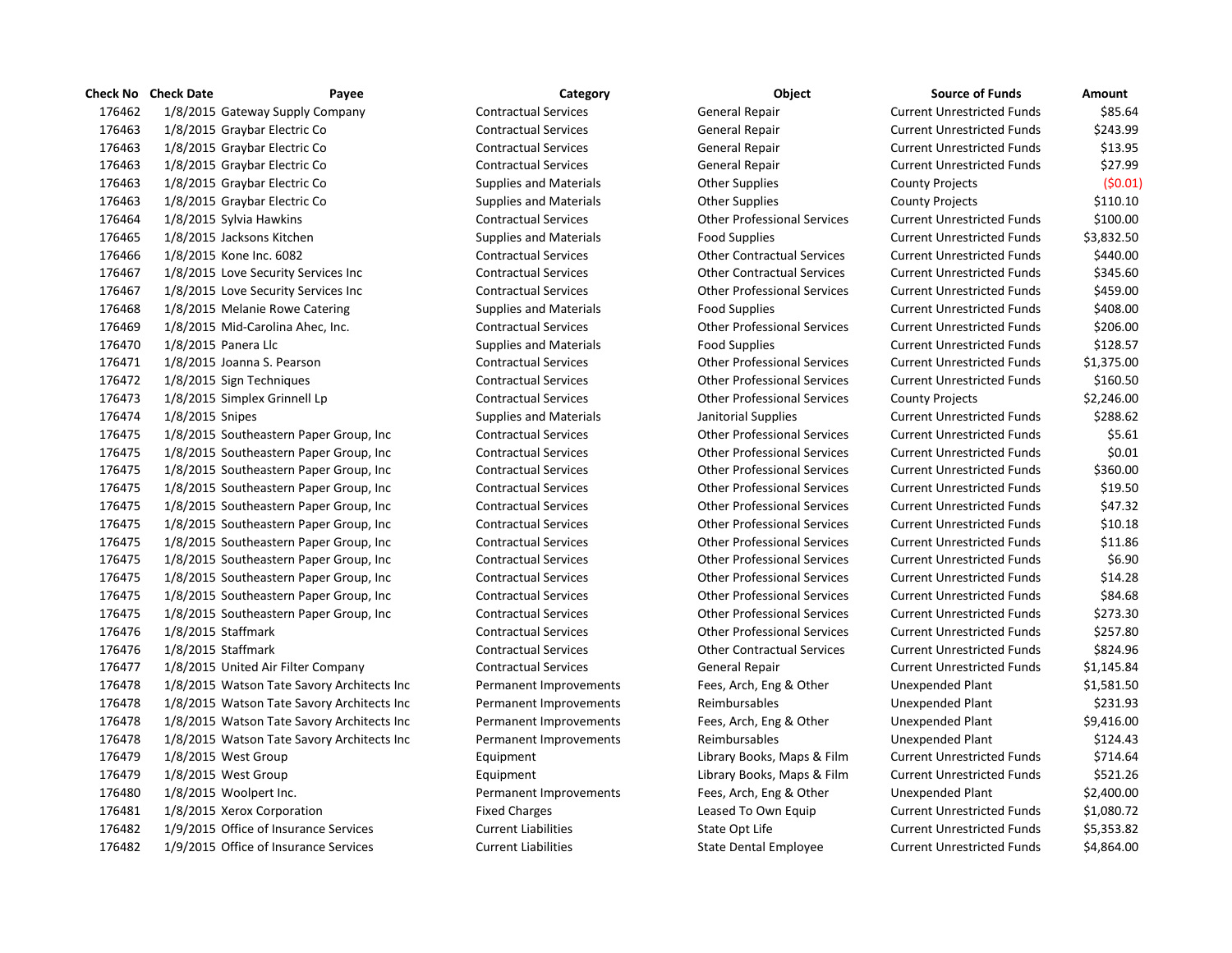|        | <b>Check No Check Date</b><br>Payee           | Category                      | <b>Object</b>                        | <b>Source of Funds</b>            | <b>Amount</b> |
|--------|-----------------------------------------------|-------------------------------|--------------------------------------|-----------------------------------|---------------|
| 176482 | 1/9/2015 Office of Insurance Services         | <b>Current Liabilities</b>    | <b>State Insurance Employee</b>      | <b>Current Unrestricted Funds</b> | \$174,609.40  |
| 176482 | 1/9/2015 Office of Insurance Services         | <b>Current Liabilities</b>    | Dep Life Insurance                   | <b>Current Unrestricted Funds</b> | \$98.74       |
| 176482 | 1/9/2015 Office of Insurance Services         | <b>Current Liabilities</b>    | Supp Long Term Disability            | <b>Current Unrestricted Funds</b> | \$2,161.92    |
| 176482 | 1/9/2015 Office of Insurance Services         | <b>Current Liabilities</b>    | Dental Plus Employee                 | <b>Current Unrestricted Funds</b> | \$4,585.58    |
| 176482 | 1/9/2015 Office of Insurance Services         | <b>Current Liabilities</b>    | <b>Tobacco Surcharge</b>             | <b>Current Unrestricted Funds</b> | \$1,120.00    |
| 176482 | 1/9/2015 Office of Insurance Services         | <b>Current Liabilities</b>    | State Vison Plan                     | <b>Current Unrestricted Funds</b> | \$1,808.34    |
| 176483 | $1/9/2015$ Terry M. Baggott                   | <b>Contractual Services</b>   | <b>Education &amp; Training Serv</b> | <b>Current Unrestricted Funds</b> | \$84.75       |
| 176485 | 1/9/2015 Chester County Chamber of Commerce   | <b>Fixed Charges</b>          | Dues & Membership Fees               | <b>Current Unrestricted Funds</b> | \$350.00      |
| 176486 | 1/12/2015 Sams Club Direct                    | <b>Supplies and Materials</b> | <b>Food Supplies</b>                 | <b>Current Unrestricted Funds</b> | \$98.20       |
| 176486 | 1/12/2015 Sams Club Direct                    | <b>Supplies and Materials</b> | <b>Food Supplies</b>                 | <b>Current Unrestricted Funds</b> | \$94.22       |
| 176486 | 1/12/2015 Sams Club Direct                    | <b>Supplies and Materials</b> | <b>Food Supplies</b>                 | <b>Current Unrestricted Funds</b> | \$88.16       |
| 176486 | 1/12/2015 Sams Club Direct                    | <b>Supplies and Materials</b> | <b>Food Supplies</b>                 | <b>Current Unrestricted Funds</b> | \$33.62       |
| 176486 | 1/12/2015 Sams Club Direct                    | <b>Supplies and Materials</b> | <b>Food Supplies</b>                 | <b>Current Unrestricted Funds</b> | \$68.08       |
| 176486 | 1/12/2015 Sams Club Direct                    | <b>Supplies and Materials</b> | <b>Food Supplies</b>                 | <b>Current Unrestricted Funds</b> | \$29.51       |
| 176486 | 1/12/2015 Sams Club Direct                    | <b>Supplies and Materials</b> | <b>Food Supplies</b>                 | <b>Current Unrestricted Funds</b> | \$40.60       |
| 176486 | 1/12/2015 Sams Club Direct                    | <b>Supplies and Materials</b> | <b>Food Supplies</b>                 | <b>Current Unrestricted Funds</b> | \$72.34       |
| 176486 | 1/12/2015 Sams Club Direct                    | <b>Supplies and Materials</b> | <b>Food Supplies</b>                 | <b>Current Unrestricted Funds</b> | \$113.21      |
| 176486 | 1/12/2015 Sams Club Direct                    | <b>Supplies and Materials</b> | <b>Food Supplies</b>                 | <b>Current Unrestricted Funds</b> | \$18.26       |
| 176486 | 1/12/2015 Sams Club Direct                    | <b>Fixed Charges</b>          | Dues & Membership Fees               | <b>Current Unrestricted Funds</b> | \$30.00       |
| 176486 | 1/12/2015 Sams Club Direct                    | <b>Fixed Charges</b>          | Dues & Membership Fees               | <b>Current Unrestricted Funds</b> | \$105.00      |
| 176486 | 1/12/2015 Sams Club Direct                    | <b>Fixed Charges</b>          | Dues & Membership Fees               | <b>Current Unrestricted Funds</b> | \$15.00       |
| 176486 | 1/12/2015 Sams Club Direct                    | <b>Fixed Charges</b>          | Dues & Membership Fees               | <b>Current Unrestricted Funds</b> | \$15.00       |
| 176486 | 1/12/2015 Sams Club Direct                    | <b>Fixed Charges</b>          | Dues & Membership Fees               | <b>Current Unrestricted Funds</b> | \$30.00       |
| 176486 | 1/12/2015 Sams Club Direct                    | <b>Fixed Charges</b>          | Dues & Membership Fees               | <b>Current Unrestricted Funds</b> | \$50.00       |
| 176487 | 1/12/2015 Cherry Tree, LLC                    | <b>Fixed Charges</b>          | Rent Non State                       | <b>Current Unrestricted Funds</b> | \$8,332.50    |
| 176488 | 1/12/2015 Cline Brandt Kochenower and Company | <b>Contractual Services</b>   | Auditing, Acct, Fin. Services        | <b>Current Unrestricted Funds</b> | \$100.00      |
| 176489 | 1/12/2015 Sysco Food Services of Charlotte LI | <b>Supplies and Materials</b> | <b>Food Supplies</b>                 | <b>Current Unrestricted Funds</b> | \$955.27      |
| 176489 | 1/12/2015 Sysco Food Services of Charlotte LI | <b>Supplies and Materials</b> | <b>Food Supplies</b>                 | <b>Current Unrestricted Funds</b> | \$1,271.00    |
| 176489 | 1/12/2015 Sysco Food Services of Charlotte LI | <b>Supplies and Materials</b> | <b>Food Supplies</b>                 | <b>Current Unrestricted Funds</b> | \$1,185.16    |
| 176490 | 1/12/2015 York Technical College Foundation   | <b>Fixed Charges</b>          | <b>Rent Non State</b>                | <b>Current Unrestricted Funds</b> | \$3,082.37    |
| 176490 | 1/12/2015 York Technical College Foundation   | <b>Fixed Charges</b>          | Rent Non State                       | <b>Current Unrestricted Funds</b> | \$1,607.53    |
| 176490 | 1/12/2015 York Technical College Foundation   | <b>Fixed Charges</b>          | <b>Rent Non State</b>                | <b>Current Unrestricted Funds</b> | \$1,666.66    |
| 176491 | 1/12/2015 Fort Mill Rotary Club               | <b>Fixed Charges</b>          | Dues & Membership Fees               | <b>Current Unrestricted Funds</b> | \$210.00      |
| 176492 | 1/13/2015 Carolinas Assoc of Collegiate Regis | Travel                        | Out of State Registration Fees       | <b>Current Unrestricted Funds</b> | \$200.00      |
| 176492 | 1/13/2015 Carolinas Assoc of Collegiate Regis | Travel                        | Out of State Registration Fees       | <b>Current Unrestricted Funds</b> | \$200.00      |
| 176493 | 1/13/2015 Government Finance Officers Assoc o | <b>Fixed Charges</b>          | Dues & Membership Fees               | <b>Current Unrestricted Funds</b> | \$100.00      |
| 176494 | 1/13/2015 Lancaster County Economic Developme | <b>Fixed Charges</b>          | Dues & Membership Fees               | <b>Current Unrestricted Funds</b> | \$1,000.00    |
| 176495 | 1/13/2015 National Assoc. of Student Personne | Travel                        | Out of State Registration Fees       | <b>Current Unrestricted Funds</b> | \$660.00      |
| 176496 | 1/13/2015 S C Department of Health and Enviro | <b>Fixed Charges</b>          | Dues & Membership Fees               | <b>Current Unrestricted Funds</b> | \$200.00      |
| 176497 | 1/15/2015 Americant Trainco Inc               | Travel                        | Out of State Registration Fees       | <b>Current Unrestricted Funds</b> | \$990.00      |
| 176497 | 1/15/2015 Americant Trainco Inc               | Travel                        | Out of State Registration Fees       | <b>Current Unrestricted Funds</b> | \$990.00      |
| 176497 | 1/15/2015 Americant Trainco Inc               | Travel                        | Out of State Registration Fees       | <b>Current Unrestricted Funds</b> | \$990.00      |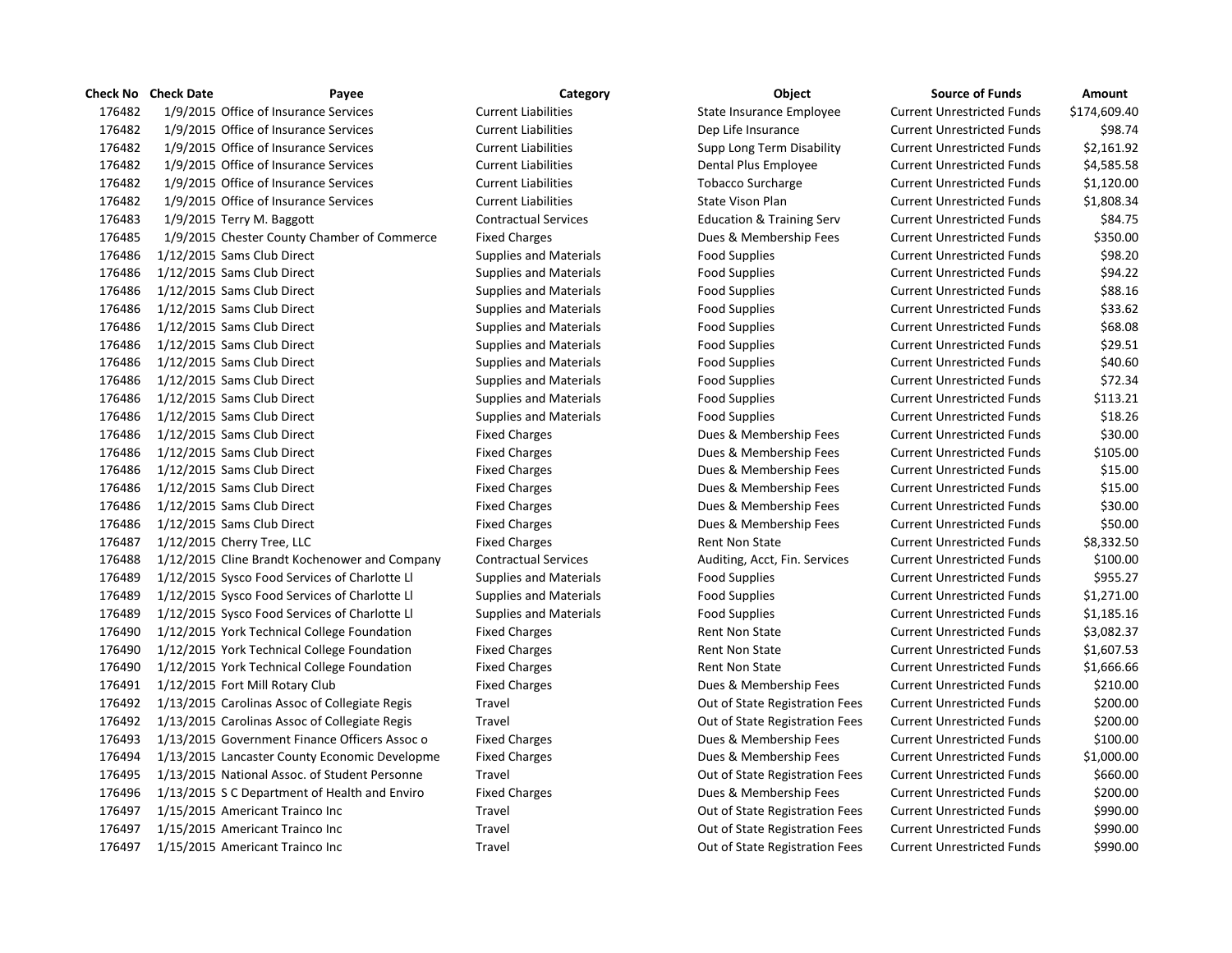|        | Check No Check Date        | Payee                                         | Category                         | Object                             | <b>Source of Funds</b>            | Amount       |
|--------|----------------------------|-----------------------------------------------|----------------------------------|------------------------------------|-----------------------------------|--------------|
| 176497 |                            | 1/15/2015 Americant Trainco Inc               | Travel                           | Out of State Registration Fees     | <b>Current Unrestricted Funds</b> | \$990.00     |
| 176497 |                            | 1/15/2015 Americant Trainco Inc               | Travel                           | Out of State Registration Fees     | <b>Current Unrestricted Funds</b> | \$990.00     |
| 176508 |                            | 1/15/2015 Natl Assoc of Coll and Univ Bus Off | <b>Fixed Charges</b>             | Dues & Membership Fees             | <b>Current Unrestricted Funds</b> | \$3,337.00   |
| 176512 |                            | 1/15/2015 South Carolina I-77 Alliance        | <b>Supplies and Materials</b>    | <b>Other Supplies</b>              | <b>Current Unrestricted Funds</b> | \$10,000.00  |
| 176526 | 1/20/2015 Bank of America  |                                               | <b>Current Liabilities</b>       | A/P Bank of America                | <b>Current Unrestricted Funds</b> | \$155,632.91 |
| 176529 |                            | 1/21/2015 American Society for Training and D | Travel                           | In State Registration Fee          | <b>Current Unrestricted Funds</b> | \$349.00     |
| 176531 |                            | 1/21/2015 Budget and Control Board            | <b>Supplies and Materials</b>    | Postage                            | <b>Current Unrestricted Funds</b> | \$20.00      |
| 176532 |                            | 1/21/2015 Chester Metropolitan District       | <b>Contractual Services</b>      | <b>Utilities</b>                   | <b>Current Unrestricted Funds</b> | \$62.78      |
| 176534 |                            | 1/21/2015 S C Assoc of Heating and Air Cond C | <b>Fixed Charges</b>             | Dues & Membership Fees             | <b>Current Unrestricted Funds</b> | \$25.00      |
| 176535 |                            | 1/21/2015 Surveillance, Resources, and Invest | Op Revenue - Other Current Unres | SRI                                | <b>Current Unrestricted Funds</b> | \$381.50     |
| 176535 |                            | 1/21/2015 Surveillance, Resources, and Invest | Op Revenue - Other Current Unres | SRI                                | <b>Current Unrestricted Funds</b> | \$54.50      |
| 176536 |                            | 1/21/2015 Surveillance, Resources, and Invest | <b>Contractual Services</b>      | <b>Other Professional Services</b> | <b>Current Unrestricted Funds</b> | \$599.50     |
| 176539 |                            | 1/21/2015 York Technical College Foundation   | Op Revenue - Other Current Unres | Miscellaneous                      | <b>Current Unrestricted Funds</b> | \$411.00     |
| 176540 |                            | 1/21/2015 Boykin and Davis Llc                | <b>Contractual Services</b>      | Legal Services                     | <b>Current Unrestricted Funds</b> | \$225.98     |
| 176541 |                            | 1/21/2015 Greater York Chamber of Commerce    | <b>Supplies and Materials</b>    | <b>Other Supplies</b>              | <b>Current Unrestricted Funds</b> | \$35.00      |
| 176544 | 1/21/2015 Eagle Wood, Inc. |                                               | Permanent Improvements           | Other Permanent Imp                | Unexpended Plant                  | \$47,856.49  |
| 176545 |                            | 1/22/2015 Quality Cleaning Janitorial Service | <b>Contractual Services</b>      | <b>Other Professional Services</b> | <b>Current Unrestricted Funds</b> | \$395.00     |
| 176546 | 1/22/2015 Staffmark        |                                               | <b>Contractual Services</b>      | <b>Other Contractual Services</b>  | <b>Current Unrestricted Funds</b> | \$1,218.60   |
| 176547 |                            | 1/22/2015 Act Compass/Esl Course Placement Se | <b>Contractual Services</b>      | <b>Other Professional Services</b> | <b>Current Unrestricted Funds</b> | \$106.00     |
| 176547 |                            | 1/22/2015 Act Compass/Esl Course Placement Se | <b>Contractual Services</b>      | <b>Other Professional Services</b> | <b>Current Unrestricted Funds</b> | \$313.50     |
| 176548 |                            | 1/22/2015 Adams Outdoor Advertising of Nc     | <b>Contractual Services</b>      | Advertising                        | <b>Current Unrestricted Funds</b> | \$1,736.00   |
| 176549 |                            | 1/22/2015 Ameripride Services Inc             | <b>Supplies and Materials</b>    | <b>Major Supplies</b>              | <b>Current Unrestricted Funds</b> | \$59.39      |
| 176550 | 1/22/2015 Joyce S. Baker   |                                               | <b>Contractual Services</b>      | <b>Other Professional Services</b> | <b>Current Unrestricted Funds</b> | \$150.00     |
| 176551 | 1/22/2015 Baker and Taylor |                                               | Equipment                        | Library Books, Maps & Film         | <b>Current Unrestricted Funds</b> | \$4,440.92   |
| 176551 | 1/22/2015 Baker and Taylor |                                               | Equipment                        | Library Books, Maps & Film         | <b>Current Unrestricted Funds</b> | \$420.05     |
| 176552 |                            | 1/22/2015 Bliss Products and Service          | <b>Contractual Services</b>      | General Repair                     | <b>Current Unrestricted Funds</b> | \$500.00     |
| 176553 | 1/22/2015 Brainfuse Inc.   |                                               | <b>Contractual Services</b>      | <b>Other Professional Services</b> | <b>Current Restricted Funds</b>   | \$15,000.00  |
| 176553 | 1/22/2015 Brainfuse Inc.   |                                               | <b>Contractual Services</b>      | <b>Other Professional Services</b> | <b>Current Restricted Funds</b>   | \$6,600.00   |
| 176554 |                            | 1/22/2015 Burgess Sales & Supply              | <b>Contractual Services</b>      | <b>Other Professional Services</b> | <b>County Projects</b>            | \$5,075.00   |
| 176554 |                            | 1/22/2015 Burgess Sales & Supply              | <b>Contractual Services</b>      | <b>Other Professional Services</b> | <b>County Projects</b>            | \$825.00     |
| 176554 |                            | 1/22/2015 Burgess Sales & Supply              | <b>Contractual Services</b>      | <b>Other Professional Services</b> | <b>County Projects</b>            | \$635.00     |
| 176555 |                            | 1/22/2015 Canon Solutions America Inc         | <b>Fixed Charges</b>             | Leased To Own Equip                | <b>Current Unrestricted Funds</b> | \$194.97     |
| 176555 |                            | 1/22/2015 Canon Solutions America Inc         | <b>Fixed Charges</b>             | Leased To Own Equip                | <b>Current Unrestricted Funds</b> | \$1,076.73   |
| 176555 |                            | 1/22/2015 Canon Solutions America Inc         | <b>Fixed Charges</b>             | Leased To Own Equip                | <b>Current Unrestricted Funds</b> | \$1,188.57   |
| 176555 |                            | 1/22/2015 Canon Solutions America Inc         | <b>Fixed Charges</b>             | Leased To Own Equip                | <b>Current Unrestricted Funds</b> | \$57.33      |
| 176555 |                            | 1/22/2015 Canon Solutions America Inc         | <b>Fixed Charges</b>             | <b>Rental Other</b>                | <b>Current Unrestricted Funds</b> | \$27.34      |
| 176556 |                            | 1/22/2015 Caretaker Management Service Inc    | <b>Contractual Services</b>      | <b>Other Professional Services</b> | <b>Current Unrestricted Funds</b> | \$950.00     |
| 176556 |                            | 1/22/2015 Caretaker Management Service Inc    | <b>Contractual Services</b>      | <b>Other Professional Services</b> | <b>Current Unrestricted Funds</b> | \$1,205.00   |
| 176557 |                            | 1/22/2015 Charlotte Business Journal          | <b>Contractual Services</b>      | Advertising                        | <b>Current Unrestricted Funds</b> | \$2,287.00   |
| 176558 |                            | 1/22/2015 Charlotte Paint Company Inc         | <b>Contractual Services</b>      | <b>Other Professional Services</b> | <b>Current Unrestricted Funds</b> | \$2,909.00   |
| 176559 | 1/22/2015 Chef's Catering  |                                               | <b>Supplies and Materials</b>    | <b>Food Supplies</b>               | <b>Current Unrestricted Funds</b> | \$512.35     |
| 176560 |                            | 1/22/2015 Clean Windows Unlimited             | <b>Contractual Services</b>      | <b>Other Contractual Services</b>  | <b>Current Unrestricted Funds</b> | \$4,375.00   |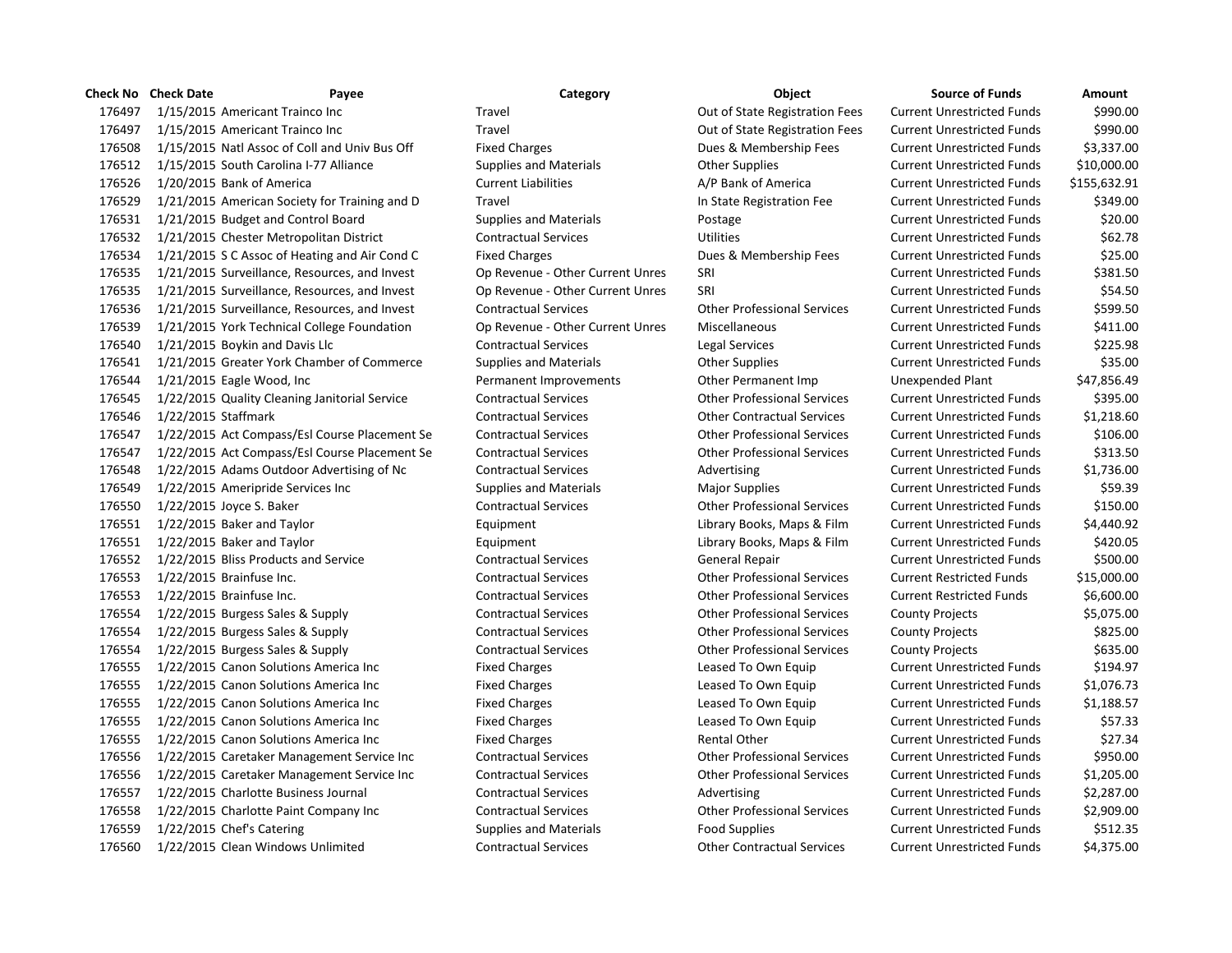| Check No | <b>Check Date</b>                            | Payee | Category                      | <b>Object</b>                      | <b>Source of Funds</b>            | Amount     |
|----------|----------------------------------------------|-------|-------------------------------|------------------------------------|-----------------------------------|------------|
| 176561   | 1/22/2015 Dade Paper and Bag Co              |       | <b>Supplies and Materials</b> | Janitorial Supplies                | <b>Current Unrestricted Funds</b> | \$1,491.37 |
| 176561   | 1/22/2015 Dade Paper and Bag Co              |       | <b>Supplies and Materials</b> | Janitorial Supplies                | <b>Current Unrestricted Funds</b> | \$164.19   |
| 176561   | 1/22/2015 Dade Paper and Bag Co              |       | <b>Supplies and Materials</b> | Janitorial Supplies                | <b>Current Unrestricted Funds</b> | \$270.44   |
| 176562   | 1/22/2015 Davis & Floyd, Inc.                |       | Permanent Improvements        | Reimbursables                      | Unexpended Plant                  | \$151.30   |
| 176562   | 1/22/2015 Davis & Floyd, Inc.                |       | Permanent Improvements        | Fees, Arch, Eng & Other            | Unexpended Plant                  | \$4,140.00 |
| 176563   | 1/22/2015 Ellucian Inc                       |       | <b>Contractual Services</b>   | <b>Other Professional Services</b> | <b>Current Unrestricted Funds</b> | \$1,680.00 |
| 176563   | 1/22/2015 Ellucian Inc                       |       | <b>Contractual Services</b>   | <b>Other Professional Services</b> | <b>Current Unrestricted Funds</b> | \$735.00   |
| 176564   | 1/22/2015 Fastenal                           |       | <b>Contractual Services</b>   | <b>Other Contractual Services</b>  | <b>Current Unrestricted Funds</b> | \$47.62    |
| 176566   | 1/22/2015 Forklifts Unlimited                |       | <b>Contractual Services</b>   | <b>Other Professional Services</b> | <b>Current Unrestricted Funds</b> | \$135.94   |
| 176567   | 1/22/2015 Graybar Electric Co                |       | <b>Contractual Services</b>   | General Repair                     | <b>Current Unrestricted Funds</b> | \$614.95   |
| 176568   | 1/22/2015 Interior Plantscapes Llc           |       | <b>Contractual Services</b>   | <b>Other Contractual Services</b>  | <b>Current Unrestricted Funds</b> | \$268.00   |
| 176569   | 1/22/2015 Love Security Services Inc         |       | <b>Contractual Services</b>   | <b>Other Contractual Services</b>  | <b>Current Unrestricted Funds</b> | \$259.20   |
| 176569   | 1/22/2015 Love Security Services Inc         |       | <b>Contractual Services</b>   | <b>Other Contractual Services</b>  | <b>Current Unrestricted Funds</b> | \$361.80   |
| 176570   | 1/22/2015 Larry Lovett                       |       | <b>Contractual Services</b>   | <b>Other Professional Services</b> | <b>Current Unrestricted Funds</b> | \$145.00   |
| 176571   | 1/22/2015 Lowes Home Centers                 |       | <b>Contractual Services</b>   | General Repair                     | <b>Current Unrestricted Funds</b> | \$31.07    |
| 176572   | 1/22/2015 Malwarebytes Corporation           |       | <b>Contractual Services</b>   | <b>Other Contractual Services</b>  | <b>Current Unrestricted Funds</b> | \$7,332.00 |
| 176573   | 1/22/2015 Modular Designs of Charlotte, Inc  |       | <b>Supplies and Materials</b> | <b>Other Supplies</b>              | Unexpended Plant                  | \$2,689.00 |
| 176573   | 1/22/2015 Modular Designs of Charlotte, Inc. |       | <b>Contractual Services</b>   | General Repair                     | <b>Current Unrestricted Funds</b> | \$725.00   |
| 176573   | 1/22/2015 Modular Designs of Charlotte, Inc  |       | <b>Contractual Services</b>   | <b>Other Professional Services</b> | Unexpended Plant                  | \$798.00   |
| 176573   | 1/22/2015 Modular Designs of Charlotte, Inc  |       | <b>Contractual Services</b>   | <b>Other Professional Services</b> | Unexpended Plant                  | \$115.00   |
| 176574   | 1/22/2015 P B Appleton Customer Care Serv    |       | <b>Supplies and Materials</b> | Postage                            | <b>Current Unrestricted Funds</b> | \$160.50   |
| 176575   | 1/22/2015 Rci of Sc Inc                      |       | Permanent Improvements        | Fees, Arch, Eng & Other            | Unexpended Plant                  | \$1,140.00 |
| 176575   | 1/22/2015 Rci of Sc Inc                      |       | Permanent Improvements        | Fees, Arch, Eng & Other            | Unexpended Plant                  | \$264.00   |
| 176575   | 1/22/2015 Rci of Sc Inc                      |       | Permanent Improvements        | Fees, Arch, Eng & Other            | Unexpended Plant                  | \$960.00   |
| 176575   | 1/22/2015 Rci of Sc Inc                      |       | Permanent Improvements        | Reimbursables                      | Unexpended Plant                  | \$211.20   |
| 176576   | 1/22/2015 Record Storage Systems             |       | <b>Contractual Services</b>   | Data Processing Serv               | <b>Current Unrestricted Funds</b> | \$135.70   |
| 176577   | 1/22/2015 Rydin Sign & Decal                 |       | <b>Contractual Services</b>   | <b>Other Professional Services</b> | <b>Current Unrestricted Funds</b> | \$1,450.00 |
| 176577   | 1/22/2015 Rydin Sign & Decal                 |       | <b>Contractual Services</b>   | <b>Other Professional Services</b> | <b>Current Unrestricted Funds</b> | \$167.04   |
| 176578   | 1/22/2015 S C Legislative Council            |       | Equipment                     | Library Books, Maps & Film         | <b>Current Unrestricted Funds</b> | \$220.00   |
| 176579   | 1/22/2015 S F I Electronics Inc              |       | <b>Contractual Services</b>   | <b>Other Professional Services</b> | <b>Current Unrestricted Funds</b> | \$85.00    |
| 176579   | 1/22/2015 S F I Electronics Inc              |       | <b>Contractual Services</b>   | <b>Other Professional Services</b> | <b>Current Unrestricted Funds</b> | \$69.00    |
| 176580   | 1/22/2015 Scholar Educational Systems        |       | <b>Supplies and Materials</b> | <b>Education Supplies</b>          | <b>Current Unrestricted Funds</b> | \$1,495.00 |
| 176581   | 1/22/2015 Snipes                             |       | <b>Supplies and Materials</b> | Janitorial Supplies                | <b>Current Unrestricted Funds</b> | \$498.00   |
| 176582   | 1/22/2015 Staffmark                          |       | <b>Contractual Services</b>   | <b>Other Contractual Services</b>  | <b>Current Unrestricted Funds</b> | \$64.40    |
| 176582   | 1/22/2015 Staffmark                          |       | <b>Contractual Services</b>   | <b>Other Contractual Services</b>  | <b>Current Unrestricted Funds</b> | \$1,218.60 |
| 176582   | 1/22/2015 Staffmark                          |       | <b>Contractual Services</b>   | <b>Other Contractual Services</b>  | <b>Current Unrestricted Funds</b> | \$557.20   |
| 176582   | 1/22/2015 Staffmark                          |       | <b>Contractual Services</b>   | <b>Other Contractual Services</b>  | <b>Current Unrestricted Funds</b> | \$1,218.60 |
| 176582   | 1/22/2015 Staffmark                          |       | <b>Contractual Services</b>   | <b>Other Contractual Services</b>  | <b>Current Unrestricted Funds</b> | \$557.20   |
| 176582   | 1/22/2015 Staffmark                          |       | <b>Contractual Services</b>   | <b>Other Contractual Services</b>  | <b>Current Unrestricted Funds</b> | \$515.60   |
| 176582   | 1/22/2015 Staffmark                          |       | <b>Contractual Services</b>   | <b>Other Professional Services</b> | <b>Current Unrestricted Funds</b> | \$502.71   |
| 176582   | 1/22/2015 Staffmark                          |       | <b>Contractual Services</b>   | <b>Other Professional Services</b> | <b>Current Unrestricted Funds</b> | \$509.16   |
| 176582   | 1/22/2015 Staffmark                          |       | <b>Contractual Services</b>   | <b>Other Professional Services</b> | <b>Current Unrestricted Funds</b> | \$257.80   |

| <b>Source of Funds</b>            | Amount     |
|-----------------------------------|------------|
| Current Unrestricted Funds        | \$1,491.37 |
| Current Unrestricted Funds        | \$164.19   |
| Current Unrestricted Funds        | \$270.44   |
| Unexpended Plant                  | \$151.30   |
| Unexpended Plant                  | \$4,140.00 |
| <b>Current Unrestricted Funds</b> | \$1,680.00 |
| <b>Current Unrestricted Funds</b> | \$735.00   |
| Current Unrestricted Funds        | \$47.62    |
| Current Unrestricted Funds        | \$135.94   |
| <b>Current Unrestricted Funds</b> | \$614.95   |
| Current Unrestricted Funds        | \$268.00   |
| Current Unrestricted Funds        | \$259.20   |
| Current Unrestricted Funds        | \$361.80   |
| <b>Current Unrestricted Funds</b> | \$145.00   |
| Current Unrestricted Funds        | \$31.07    |
| Current Unrestricted Funds        | \$7,332.00 |
| Unexpended Plant                  | \$2,689.00 |
| Current Unrestricted Funds        | \$725.00   |
| Unexpended Plant                  | \$798.00   |
| Unexpended Plant                  | \$115.00   |
| Current Unrestricted Funds        | \$160.50   |
| Unexpended Plant                  | \$1,140.00 |
| Unexpended Plant                  | \$264.00   |
| Unexpended Plant                  | \$960.00   |
| Unexpended Plant                  | \$211.20   |
| Current Unrestricted Funds        | \$135.70   |
| <b>Current Unrestricted Funds</b> | \$1,450.00 |
| Current Unrestricted Funds        | \$167.04   |
| Current Unrestricted Funds        | \$220.00   |
| Current Unrestricted Funds        | \$85.00    |
| Current Unrestricted Funds        | \$69.00    |
| Current Unrestricted Funds        | \$1,495.00 |
| Current Unrestricted Funds        | \$498.00   |
| Current Unrestricted Funds        | \$64.40    |
| Current Unrestricted Funds        | \$1,218.60 |
| <b>Current Unrestricted Funds</b> | \$557.20   |
| Current Unrestricted Funds        | \$1,218.60 |
| <b>Current Unrestricted Funds</b> | \$557.20   |
| Current Unrestricted Funds        | \$515.60   |
| <b>Current Unrestricted Funds</b> | \$502.71   |
| Current Unrestricted Funds        | \$509.16   |
| <b>Current Unrestricted Funds</b> | \$257.80   |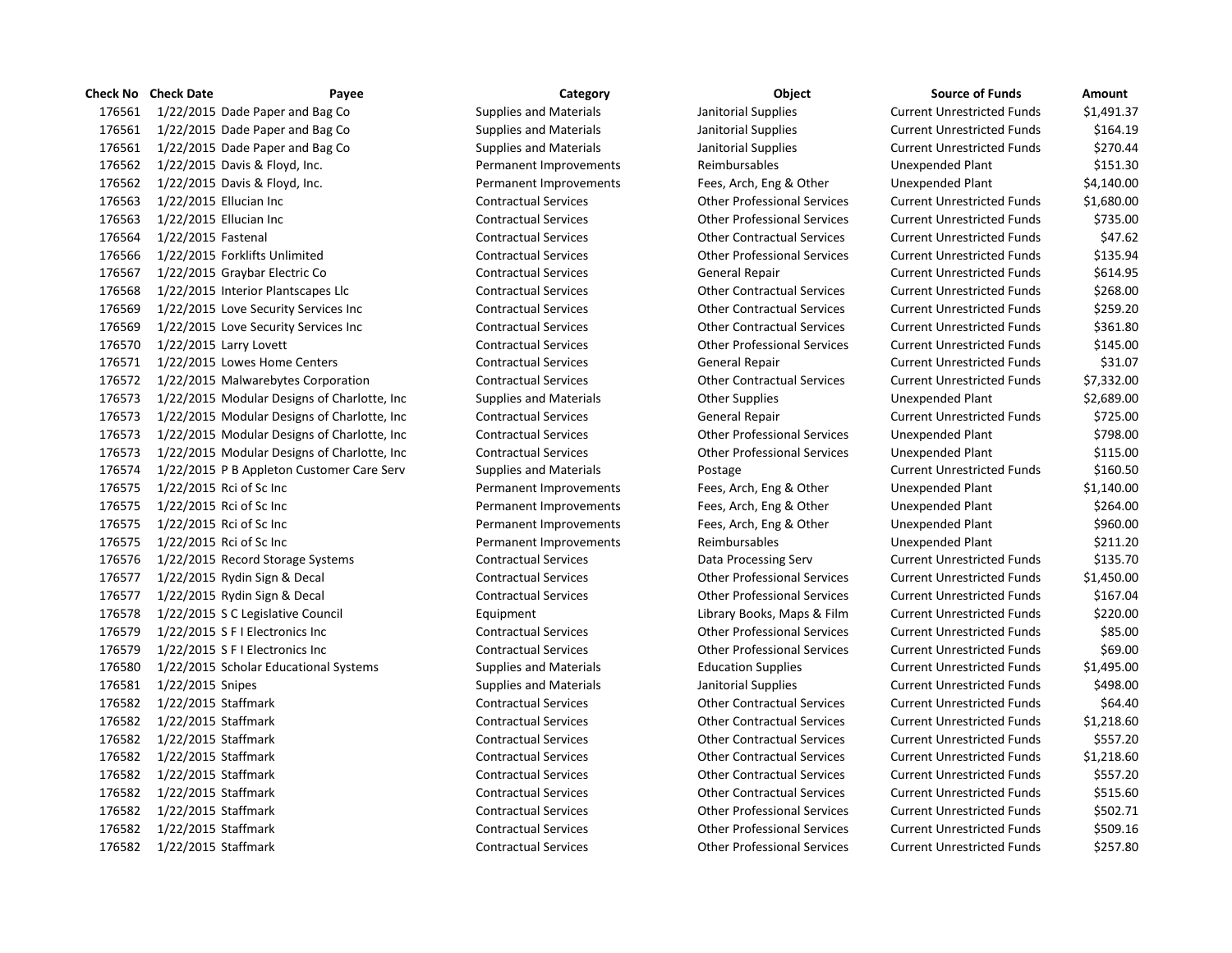|        | <b>Check No Check Date</b><br>Payee           | Category                      | Object                             | <b>Source of Funds</b>            | Amount      |
|--------|-----------------------------------------------|-------------------------------|------------------------------------|-----------------------------------|-------------|
| 176583 | 1/22/2015 Stericycle Inc                      | <b>Contractual Services</b>   | <b>Other Professional Services</b> | <b>Current Unrestricted Funds</b> | \$13.49     |
| 176583 | 1/22/2015 Stericycle Inc                      | <b>Contractual Services</b>   | <b>Other Professional Services</b> | <b>Current Unrestricted Funds</b> | \$94.42     |
| 176583 | 1/22/2015 Stericycle Inc                      | <b>Contractual Services</b>   | <b>Other Professional Services</b> | <b>Current Unrestricted Funds</b> | \$161.88    |
| 176584 | 1/22/2015 Stripe Masters                      | <b>Contractual Services</b>   | <b>Other Professional Services</b> | <b>Current Unrestricted Funds</b> | \$400.00    |
| 176585 | 1/22/2015 U Save Auto Rental                  | Travel                        | Travel                             | <b>Current Unrestricted Funds</b> | \$214.49    |
| 176585 | 1/22/2015 U Save Auto Rental                  | Travel                        | Travel                             | <b>Current Unrestricted Funds</b> | \$200.48    |
| 176585 | 1/22/2015 U Save Auto Rental                  | Travel                        | Travel                             | <b>Current Unrestricted Funds</b> | \$222.49    |
| 176585 | 1/22/2015 U Save Auto Rental                  | Travel                        | Travel                             | <b>Current Unrestricted Funds</b> | \$174.16    |
| 176585 | 1/22/2015 U Save Auto Rental                  | Travel                        | Travel                             | <b>Current Unrestricted Funds</b> | \$160.38    |
| 176585 | 1/22/2015 U Save Auto Rental                  | Travel                        | Travel                             | <b>Current Unrestricted Funds</b> | \$40.10     |
| 176585 | 1/22/2015 U Save Auto Rental                  | Travel                        | Travel                             | <b>Current Unrestricted Funds</b> | \$50.75     |
| 176585 | 1/22/2015 U Save Auto Rental                  | Travel                        | Travel                             | <b>Current Unrestricted Funds</b> | \$140.29    |
| 176586 | 1/22/2015 Unifirst Corporation                | <b>Contractual Services</b>   | <b>Other Professional Services</b> | <b>Current Unrestricted Funds</b> | \$74.21     |
| 176586 | 1/22/2015 Unifirst Corporation                | <b>Contractual Services</b>   | <b>Other Professional Services</b> | <b>Current Unrestricted Funds</b> | \$74.21     |
| 176587 | 1/22/2015 Unique Visions                      | <b>Contractual Services</b>   | <b>Other Professional Services</b> | <b>Current Unrestricted Funds</b> | \$1,700.00  |
| 176588 | 1/22/2015 W Square Advertising                | <b>Contractual Services</b>   | Advertising                        | <b>Current Unrestricted Funds</b> | \$1,125.00  |
| 176588 | 1/22/2015 W Square Advertising                | <b>Contractual Services</b>   | Advertising                        | <b>Current Unrestricted Funds</b> | \$60.00     |
| 176588 | 1/22/2015 W Square Advertising                | <b>Contractual Services</b>   | Advertising                        | <b>Current Unrestricted Funds</b> | \$180.00    |
| 176588 | 1/22/2015 W Square Advertising                | <b>Contractual Services</b>   | Advertising                        | <b>Current Unrestricted Funds</b> | \$75.00     |
| 176588 | 1/22/2015 W Square Advertising                | <b>Contractual Services</b>   | Advertising                        | <b>Current Unrestricted Funds</b> | \$31.77     |
| 176589 | 1/22/2015 Waste Management of the Carolinas   | <b>Contractual Services</b>   | <b>Utilities</b>                   | <b>Current Unrestricted Funds</b> | \$226.19    |
| 176590 | 1/22/2015 West Group                          | Equipment                     | Library Books, Maps & Film         | <b>Current Unrestricted Funds</b> | \$521.26    |
| 176591 | 1/22/2015 Xerox Corporation                   | <b>Fixed Charges</b>          | Leased To Own Equip                | <b>Current Unrestricted Funds</b> | \$645.31    |
| 176591 | 1/22/2015 Xerox Corporation                   | <b>Contractual Services</b>   | Printing                           | <b>Current Unrestricted Funds</b> | \$6,593.89  |
| 176592 | 1/23/2015 Financial Aid Services Inc          | <b>Contractual Services</b>   | <b>Other Professional Services</b> | <b>Current Unrestricted Funds</b> | \$10,683.90 |
| 176593 | 1/23/2015 Natl Assoc for Developmental Educ   | Travel                        | Out of State Registration Fees     | <b>Current Unrestricted Funds</b> | \$255.00    |
| 176594 | 1/27/2015 Strategic Resource Connection       | <b>Contractual Services</b>   | <b>Other Professional Services</b> | <b>Current Unrestricted Funds</b> | \$3,000.00  |
| 176594 | 1/27/2015 Strategic Resource Connection       | <b>Contractual Services</b>   | <b>Other Professional Services</b> | <b>Current Unrestricted Funds</b> | \$2,000.00  |
| 176594 | 1/27/2015 Strategic Resource Connection       | <b>Contractual Services</b>   | <b>Other Professional Services</b> | <b>Current Unrestricted Funds</b> | \$2,000.00  |
| 176595 | 1/27/2015 Accreditation Review Committee on E | <b>Fixed Charges</b>          | Dues & Membership Fees             | <b>Current Unrestricted Funds</b> | \$2,000.00  |
| 176597 | 1/27/2015 City of Rock Hill                   | <b>Fixed Charges</b>          | Dues & Membership Fees             | <b>Current Unrestricted Funds</b> | \$45.68     |
| 176598 | 1/27/2015 Government Finance Officers Assoc   | <b>Fixed Charges</b>          | Dues & Membership Fees             | <b>Current Unrestricted Funds</b> | \$435.00    |
| 176600 | 1/27/2015 Lancaster County Chamber of Commerc | <b>Fixed Charges</b>          | Dues & Membership Fees             | <b>Current Unrestricted Funds</b> | \$300.00    |
| 176601 | 1/27/2015 Panera Llc                          | <b>Supplies and Materials</b> | <b>Food Supplies</b>               | <b>Current Unrestricted Funds</b> | \$174.35    |
| 176601 | 1/27/2015 Panera Llc                          | <b>Supplies and Materials</b> | <b>Food Supplies</b>               | <b>Current Unrestricted Funds</b> | \$75.53     |
| 176602 | 1/27/2015 York School District One            | <b>Contractual Services</b>   | <b>Other Professional Services</b> | <b>Current Restricted Funds</b>   | \$1,002.50  |
| 176605 | 1/28/2015 U.S. Postal Service                 | <b>Supplies and Materials</b> | Postage                            | <b>Current Unrestricted Funds</b> | \$300.00    |
| 176606 | 1/28/2015 Business Card                       | Travel                        | Out of State Lodging               | <b>Current Unrestricted Funds</b> | \$271.98    |
| 176606 | 1/28/2015 Business Card                       | Travel                        | Out of State Misc Travel           | <b>Current Unrestricted Funds</b> | \$16.34     |
| 176606 | 1/28/2015 Business Card                       | Travel                        | Out of State Other Trans           | <b>Current Unrestricted Funds</b> | \$401.55    |
| 176606 | 1/28/2015 Business Card                       | Travel                        | Out of State Lodging               | <b>Current Unrestricted Funds</b> | \$1,138.93  |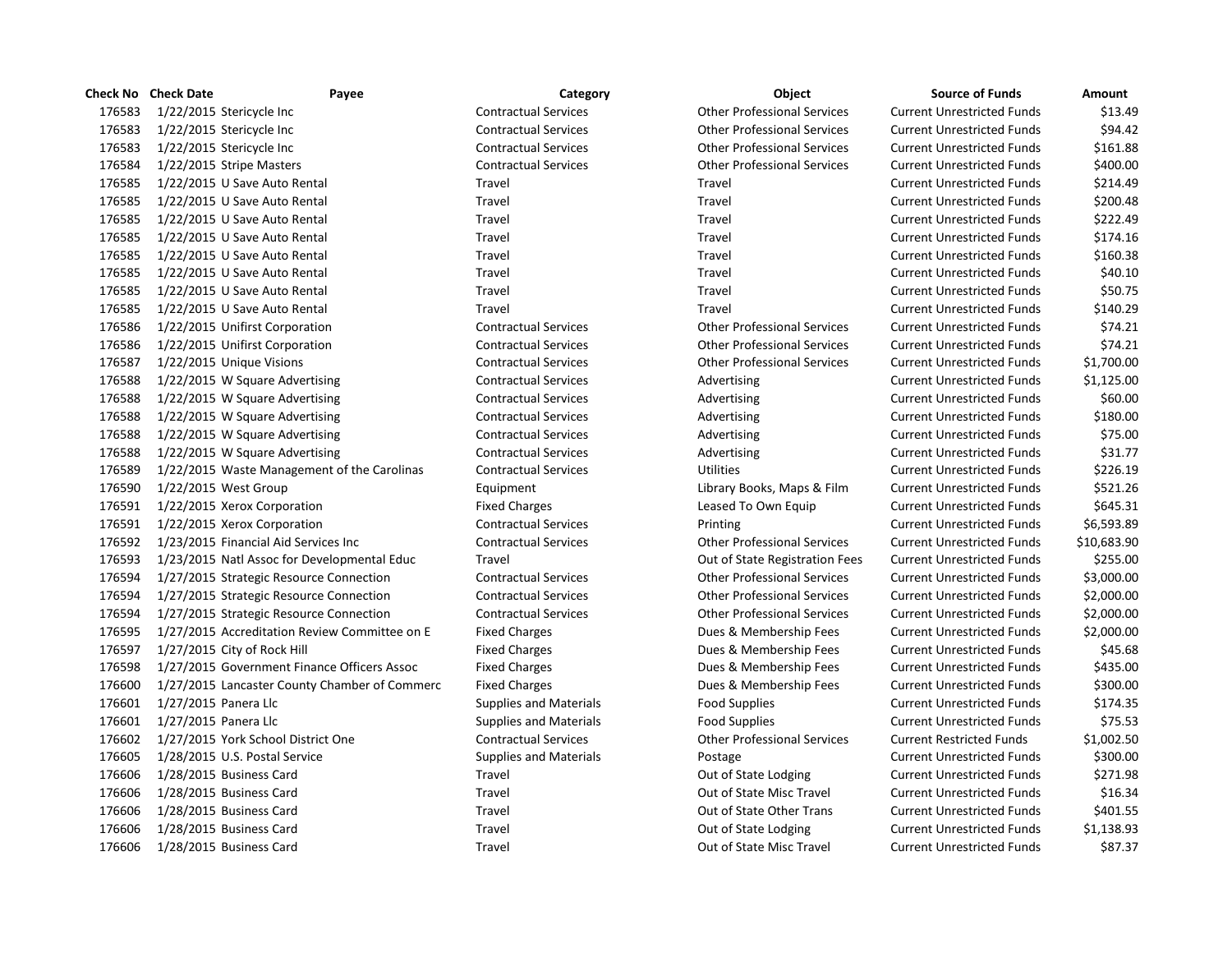|          | <b>Check No Check Date</b> | Payee                                         | Category                      | Object                             | <b>Source of Funds</b>            | <b>Amount</b> |
|----------|----------------------------|-----------------------------------------------|-------------------------------|------------------------------------|-----------------------------------|---------------|
| 176606   |                            | 1/28/2015 Business Card                       | Travel                        | Out of State Lodging               | <b>Current Unrestricted Funds</b> | \$1,368.87    |
| 176606   |                            | 1/28/2015 Business Card                       | <b>Supplies and Materials</b> | <b>Food Supplies</b>               | <b>Current Unrestricted Funds</b> | \$102.73      |
| 176606   |                            | 1/28/2015 Business Card                       | <b>Supplies and Materials</b> | <b>Other Supplies</b>              | <b>Current Unrestricted Funds</b> | \$42.61       |
| 176606   |                            | 1/28/2015 Business Card                       | <b>Contractual Services</b>   | <b>Other Contractual Services</b>  | <b>Current Unrestricted Funds</b> | \$718.00      |
| 176607   |                            | 1/28/2015 Chester County Chamber of Commerce  | <b>Supplies and Materials</b> | <b>Other Supplies</b>              | <b>Current Unrestricted Funds</b> | \$500.00      |
| 176609   |                            | 1/30/2015 American Airlines                   | Travel                        | Out of State Air Trans             | <b>Current Unrestricted Funds</b> | \$378.70      |
| 176609   |                            | 1/30/2015 American Airlines                   | Travel                        | Out of State Air Trans             | <b>Current Unrestricted Funds</b> | \$378.70      |
| 176609   |                            | 1/30/2015 American Airlines                   | Travel                        | Out of State Air Trans             | <b>Current Unrestricted Funds</b> | \$486.69      |
| 176609   |                            | 1/30/2015 American Airlines                   | Travel                        | Out of State Air Trans             | <b>Current Unrestricted Funds</b> | \$281.70      |
| 176609   |                            | 1/30/2015 American Airlines                   | Travel                        | Out of State Air Trans             | <b>Current Unrestricted Funds</b> | \$632.70      |
| 176609   |                            | 1/30/2015 American Airlines                   | Travel                        | <b>Out of State Air Trans</b>      | <b>Current Unrestricted Funds</b> | \$324.70      |
| 176609   |                            | 1/30/2015 American Airlines                   | Travel                        | Out of State Air Trans             | <b>Current Unrestricted Funds</b> | \$209.70      |
| 176610   |                            | 1/30/2015 Barnes and Noble College Bookstore  | <b>Contractual Services</b>   | <b>Other Professional Services</b> | <b>Current Unrestricted Funds</b> | \$49.18       |
| 176611   |                            | 1/30/2015 S C Dept of Employment and Workforc | Travel                        | In State Registration Fee          | <b>Current Restricted Funds</b>   | \$150.00      |
| 176612   |                            | 1/30/2015 S C Law Enforcement Officers' Assoc | Travel                        | In State Registration Fee          | <b>Current Unrestricted Funds</b> | \$100.00      |
| E0006164 |                            | 1/9/2015 YTC Employee                         | Travel                        | Out of State Priv Auto             | <b>Current Unrestricted Funds</b> | \$18.70       |
| E0006165 |                            | 1/9/2015 YTC Employee                         | Travel                        | In State Priv Auto                 | <b>Current Unrestricted Funds</b> | \$20.16       |
| E0006166 |                            | 1/9/2015 YTC Employee                         | Travel                        | In State Priv Auto                 | <b>Current Unrestricted Funds</b> | \$26.26       |
| E0006167 |                            | 1/9/2015 YTC Employee                         | Travel                        | In State Priv Auto                 | <b>Current Unrestricted Funds</b> | \$337.74      |
| E0006168 |                            | 1/9/2015 YTC Employee                         | Travel                        | Out of State Priv Auto             | <b>Current Unrestricted Funds</b> | \$53.31       |
| E0006169 |                            | 1/9/2015 YTC Employee                         | Travel                        | In State Priv Auto                 | <b>Current Unrestricted Funds</b> | \$459.96      |
| E0006170 |                            | 1/9/2015 YTC Employee                         | Travel                        | In State Priv Auto                 | <b>Current Restricted Funds</b>   | \$24.91       |
| E0006171 |                            | 1/9/2015 YTC Employee                         | Travel                        | In State Priv Auto                 | <b>Current Unrestricted Funds</b> | \$11.82       |
| E0006172 |                            | 1/9/2015 YTC Employee                         | Travel                        | Out of State Meals                 | <b>Current Unrestricted Funds</b> | \$128.00      |
| E0006173 |                            | 1/9/2015 YTC Employee                         | Travel                        | In State Priv Auto                 | <b>Current Unrestricted Funds</b> | \$189.28      |
| E0006173 |                            | 1/9/2015 YTC Employee                         | Travel                        | In State Lodging                   | <b>Current Unrestricted Funds</b> | \$236.12      |
| E0006173 |                            | 1/9/2015 YTC Employee                         | Travel                        | In State Registration Fee          | <b>Current Unrestricted Funds</b> | \$229.00      |
| E0006173 |                            | 1/9/2015 YTC Employee                         | Travel                        | In State Meals                     | <b>Current Unrestricted Funds</b> | \$38.00       |
| E0006174 |                            | 1/9/2015 YTC Employee                         | Travel                        | In State Priv Auto                 | <b>Current Unrestricted Funds</b> | \$24.64       |
| E0006175 |                            | 1/9/2015 YTC Employee                         | Travel                        | In State Priv Auto                 | <b>Current Unrestricted Funds</b> | \$192.45      |
| E0006176 |                            | 1/9/2015 YTC Employee                         | Travel                        | In State Priv Auto                 | <b>Current Unrestricted Funds</b> | \$113.97      |
| E0006177 |                            | 1/9/2015 YTC Employee                         | Travel                        | In State Priv Auto                 | <b>Current Unrestricted Funds</b> | \$12.32       |
| E0006178 |                            | 1/9/2015 YTC Employee                         | Travel                        | In State Priv Auto                 | <b>Current Unrestricted Funds</b> | \$25.65       |
| E0006179 |                            | $1/16/2015$ YTC Employee                      | Travel                        | Out of State Priv Auto             | <b>Current Unrestricted Funds</b> | \$51.68       |
| E0006179 |                            | $1/16/2015$ YTC Employee                      | Travel                        | Out of State Air Trans             | <b>Current Unrestricted Funds</b> | \$562.20      |
| E0006179 |                            | 1/16/2015 YTC Employee                        | Travel                        | Out of State Lodging               | <b>Current Unrestricted Funds</b> | \$574.53      |
| E0006179 |                            | 1/16/2015 YTC Employee                        | Travel                        | Out of State Meals                 | <b>Current Unrestricted Funds</b> | \$96.00       |
| E0006179 |                            | $1/16/2015$ YTC Employee                      | Travel                        | Out of State Other Trans           | <b>Current Unrestricted Funds</b> | \$25.00       |
| E0006180 |                            | 1/16/2015 YTC Employee                        | Travel                        | In State Priv Auto                 | <b>Current Unrestricted Funds</b> | \$84.64       |
| E0006181 |                            | 1/21/2015 YTC Employee                        | Travel                        | In State Priv Auto                 | <b>Current Unrestricted Funds</b> | \$30.80       |
| E0006182 |                            | 1/26/2015 YTC Employee                        | Travel                        | In State Priv Auto                 | <b>Current Unrestricted Funds</b> | \$95.88       |
| E0006183 |                            | 1/26/2015 YTC Employee                        | Travel                        | In State Priv Auto                 | <b>Current Restricted Funds</b>   | \$113.12      |